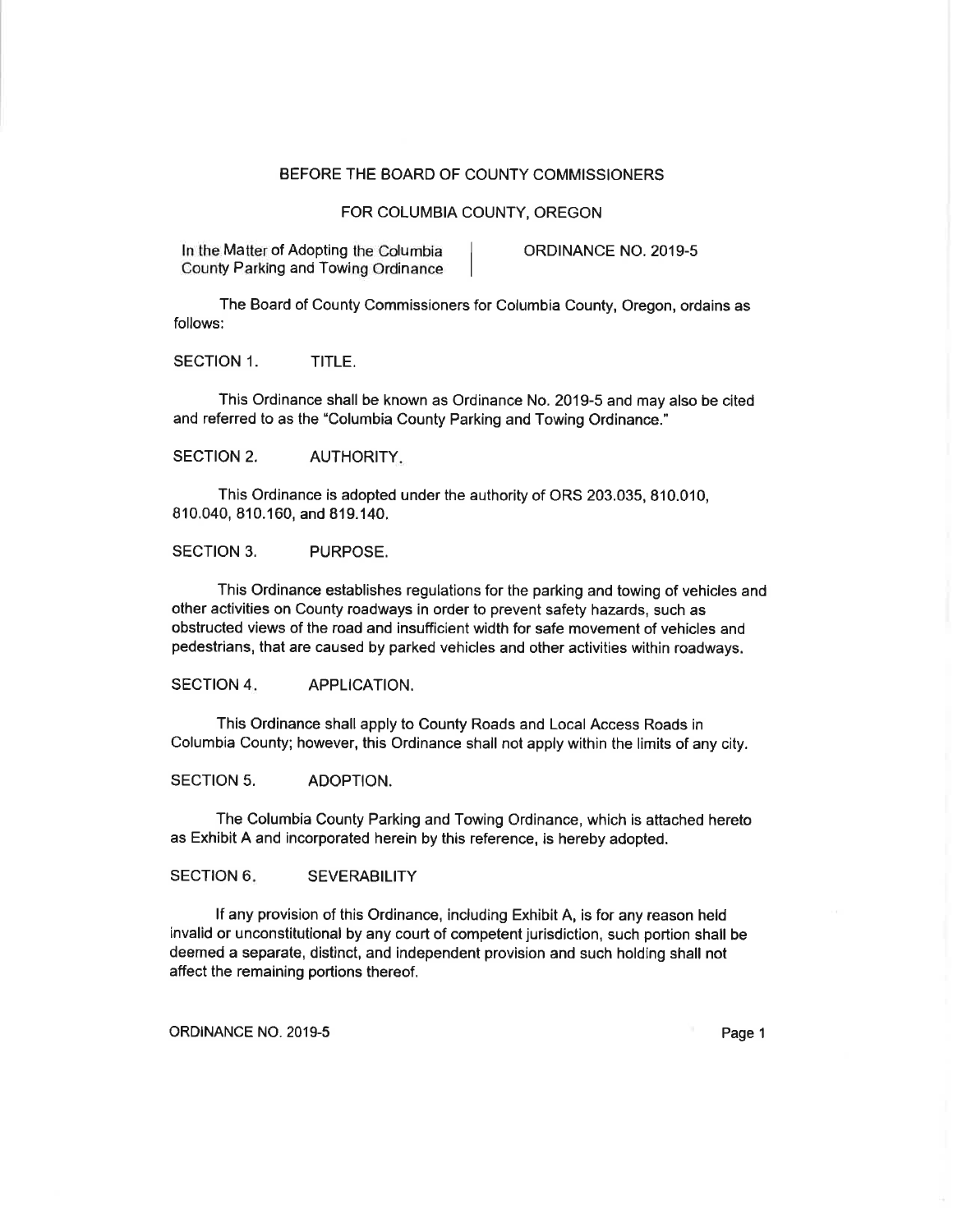# SECTION 7. SCRIVENER'S ERRORS

Scrivener's errors in any portion of this Ordinance may be corrected by Order of the Board of County Commissioners.

# SECTION 8. EMERGENCY

This Ordinance being immediately necessary to maintain the public health, safety, and welfare, an emergency is declared to exist, and this Ordinance shall take effect upon adoption,

DATED this  $\mathcal{U}\mathcal{U}$  day of  $\mathcal{N}\mathcal{U}\mathcal{U}\mathcal{U}$  ( $\mathcal{U}\mathcal{U}$  2019

Approved as to By: Office of County Counsel

Attest: By ding

First Reading Second Reading: Effective Date:  $\underline{\gamma}$ 

| <b>BOARD OF COUNTY COMMISSIONERS</b> |
|--------------------------------------|
| FOR COLUMBIA COUNTY, OREGON          |
| Bγ:                                  |
| lehry Heimuller, Chair               |
| Bv:                                  |
| Margaret Magruder, Commissioner      |
| Bν                                   |
| Alex Tardif, Commissioner            |

# ORDINANCE NO. 2019-5 **Page 2**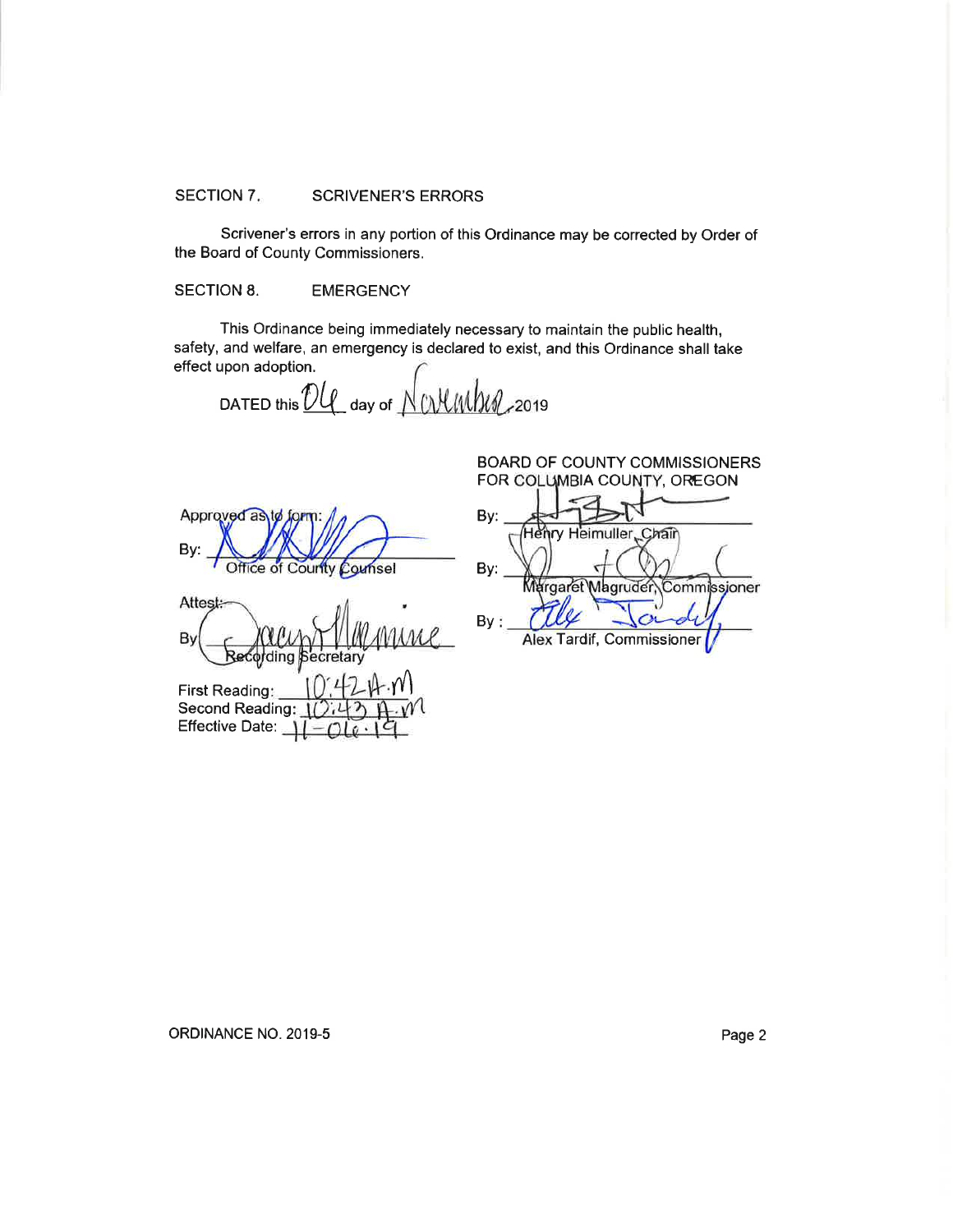# EXHIBIT A

### COLUMBIA COUNTY PARKING AND TOWING ORDINANCE

#### SECTION 1. APPLICATION.

This Ordinance shall apply to County Roads and Local Access Roads in Columbia County; however, this Ordinance shall not apply within the limits of any city

### SECTION 2. DEFINITIONS

- A. For the purposes of this Ordinance, words used in the present tense include the future, the singular number includes the plural, the word "shall" is mandatory and not advisory, and the term "this Ordinance' shall include this Ordinance and all amendments made hereafter.
- B. The words and phrases in this Ordinance shall have the meanings provided in the Oregon Vehicle Code (ORS chapters 801 to 822), except:
	- 1. **Authorized Officer** means the Sheriff, any Sheriff's Deputy, Weighmaster, or any other person expressly authorized to enforce this Ordinance pursuant to Section 11 of the Columbia County Enforcement Ordinance.
	- Vehicle means every device in, upon, or by which any person or property is, or may be, transported or drawn upon any street or highway, and includes any component thereof, including, but not limited to cars, campers, recreational vehicles, motor homes, pickup trucks, pickup truck canopies, and trailers. 2.
	- Driving Surface means that portion of the road designed for driving that is either asphalt or gravel. Driving surface does not include the shoulder. 3.
	- Road Right of Way means the right of way of a County Road or Local Access Road outside the boundary of any city that has been dedicated to the public for road and utility purposes and accepted by Columbia County. 4

### SECTION 3. PARKING RESTRICTIONS.

- No Vehicle shall be parked, stopped, or left standing in violation of ORS B1 1.550 to 811.560, or 811.570. A.
- No Vehicle shall be parked within four (4) feet of the edge of the driving surface of any road right of way. B.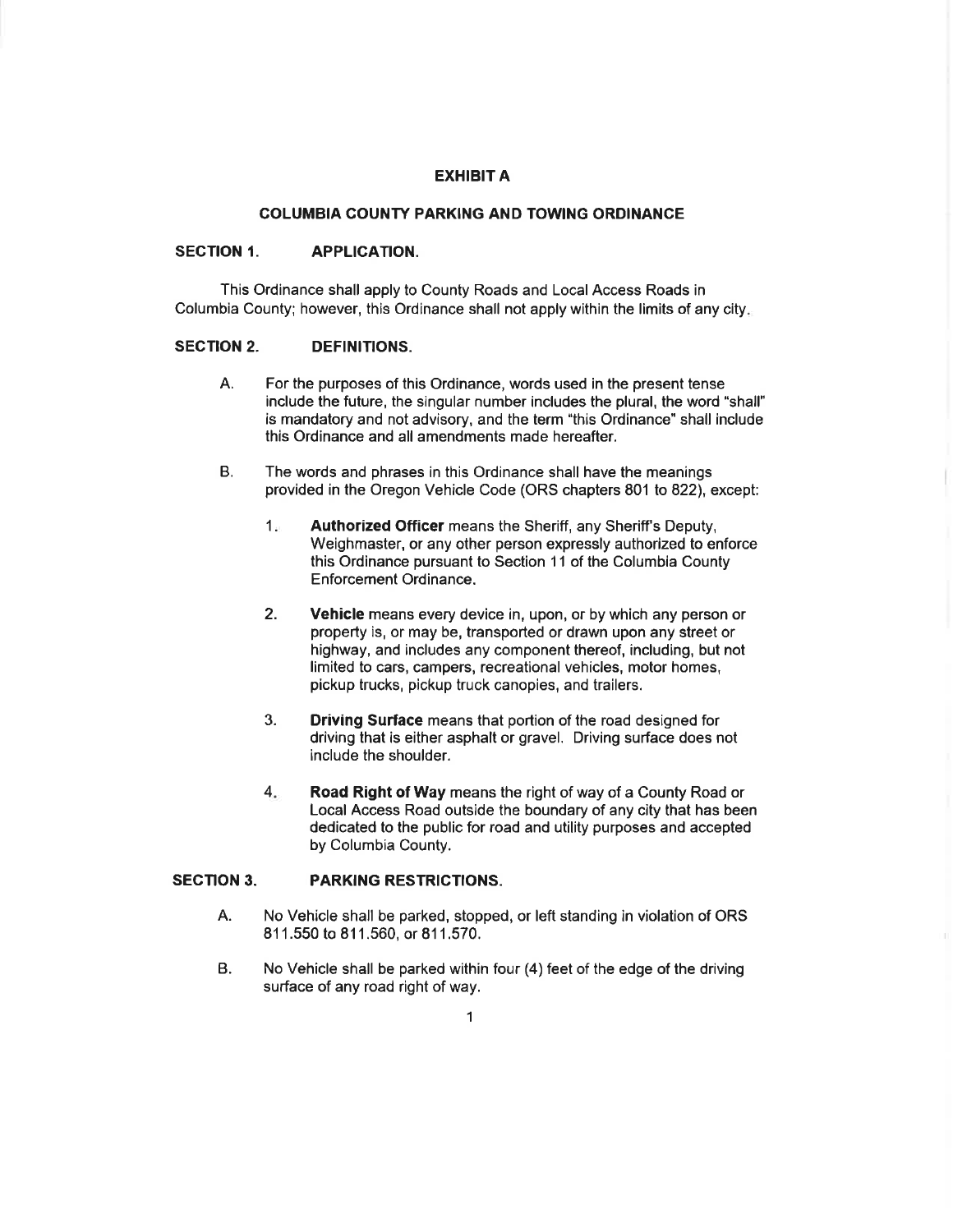- No vehicle shall be parked upon any road right of way within twelve (12) feet of any mailbox used for pickup or delivery of the United States mail. c.
- No trailer shall be parked upon any road right of way unless it is aftached to a motor vehicle by which it may be propelled or drawn. This paragraph shall not apply to trailers that are disabled to such an extent that the driver cannot avoid temporarily leaving the disabled trailer on the highway, provided that the trailer must be removed within three {3) days. This paragraph also shall not apply to trailers owned or operated under authority of the State or County when necessary to perform work on the roadway. D.
- No vehicle shall be parked upon any road right of way in violation of "No Parking" signs or markings, where the Board of County Commissioners has authorized such signs or markings. E
- No vehicle shall be parked on any road right of way for more than 72 hours. F.
- No vehicle shall be parked where it is impeding or likely to impede the normal flow of vehicular, bicycle or pedestrian traffic; or where it is a hazard or is likely to be a hazard to vehicular, bicycle, or pedestrian traffic. G.
- No vehicle shall be parked on a road right of way when the vehicle registration as indicated by registration stickers or registration card has been expired for 90 days or more.  $H_{\star}$
- $\mathbf{L}$ Overnight lodging in a vehicle, tent or otherwise is prohibited in the road right of way.
- No vehicle shall be parked on a road right of way if it impedes the safe sight distance at an intersection or driveway, except for a vehicle of the County, state or public utility while in use for construction or repair work on a road right of way. Safe sight distance is determined by measuring whether a person entering the road right of way from an intersecting road or driveway has an unobstructed view of oncoming traffic for a dislance of ten (10) times the posted speed limit.  $\mathbf{J}_m$

### SECTION 4. PERSON IN VIOLATION; REBUTTABLE PRESUMPTION.

Unless otherwise exempt from prohibitions on stopping, standing, or parking as set forth in ORS 811.560, a person commits the violation of illegal parking, stopping, or standing if: A.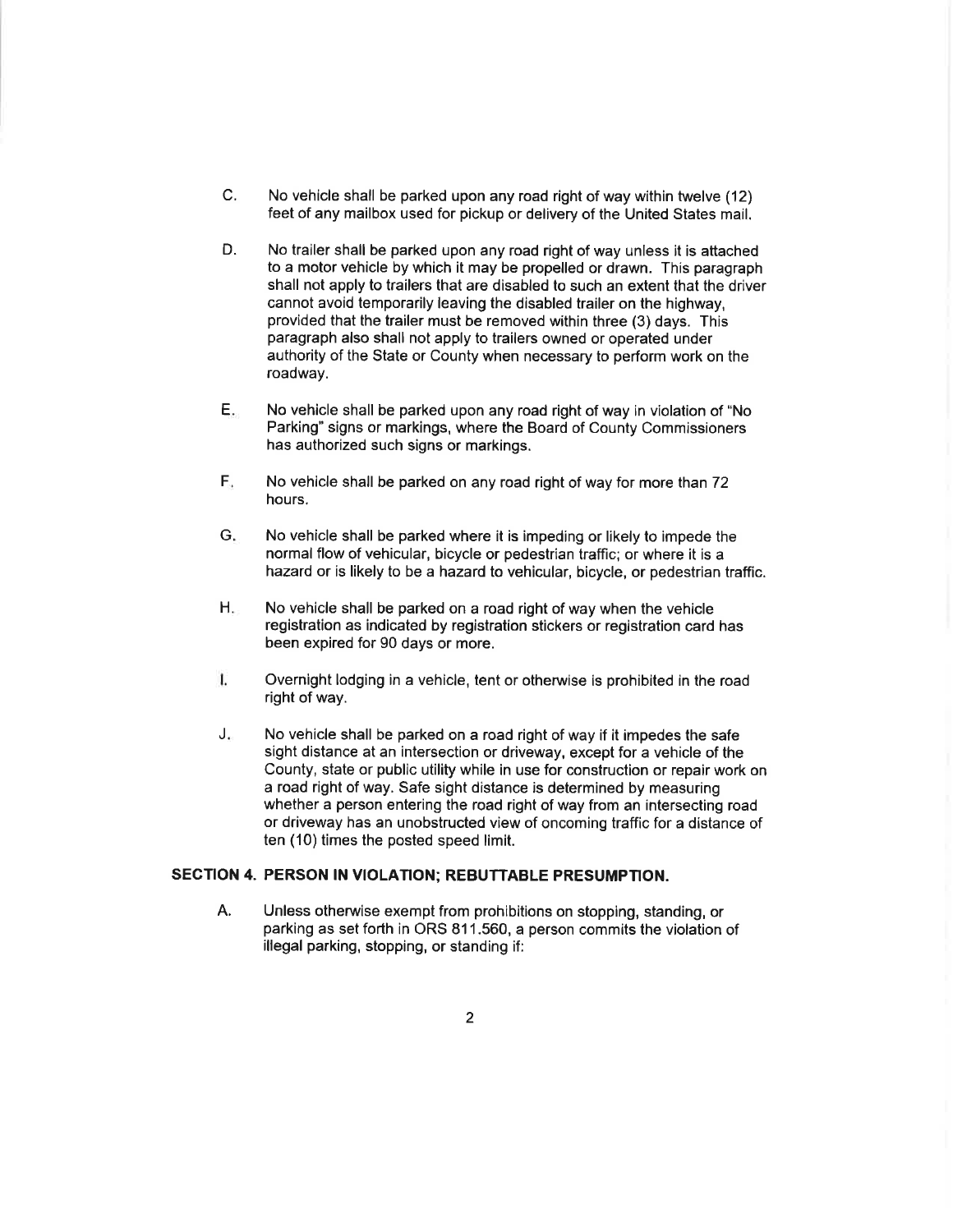- The person parks, stops, or leaves standing a vehicle in a place where such action is prohibited by this Ordinance; or  $1.$
- 2. The person is the owner of an unattended vehicle parked in a place where such parking is prohibited by this Ordinance.
- A person commits the violation of unlawful camping in the right of way if the person lodges overnight, in a vehicle, tent or otherwise in the right of way.  $B_{\rm B}$
- An authorized officer who finds a vehicle standing upon a road right of way in violation of this Ordinance may move the vehicle, cause it to be moved, or require the driver or other person in charge of the vehicle to move it. The authority to take such action under this Section is in addition to the authority granted under Section 5.  $C_{\text{eff}}$
- There shall be a rebuttable presumption that the registered owner of the vehicle, as shown in the records of the Oregon Department of Motor Vehicles, parked the vehicle in violation of this Ordinance. The burden of proof shall lie with the registered owner to show otherwise. D.

# SECTION 5. ENFORCEMENT.

- Failure to comply with this Ordinance shall be a violation enforceable under the Columbia County Enforcement Ordinance. Violators of this Ordinance are subject to the penalties provided in the Columbia County Enforcement Ordinance. A.
- When an authorized officer finds a vehicle parked in violation of this Ordinance, the authorized officer may issue a citation to the owner or operator of the vehicle, in accordance with the Columbia County Enforcement Ordinance. The authorized officer issuing a citation shall:  $B.$ 
	- 1. lf the operator is present, issue the citation to the operator; or
	- lf the operator is not present, affix one copy of the citation to the vehicle and mail another copy to the owner(s) or other person(s) who reasonably appear to have an interest in the vehicle within 72 hours, Saturdays, Sundays, and holidays excluded. Additional citations shall not be issued for the same violation on the same vehicle unless at least 24 hours have passed since the previous citation. 2.

## SECTION 6. TOWING WITHOUT PRIOR NOTICE.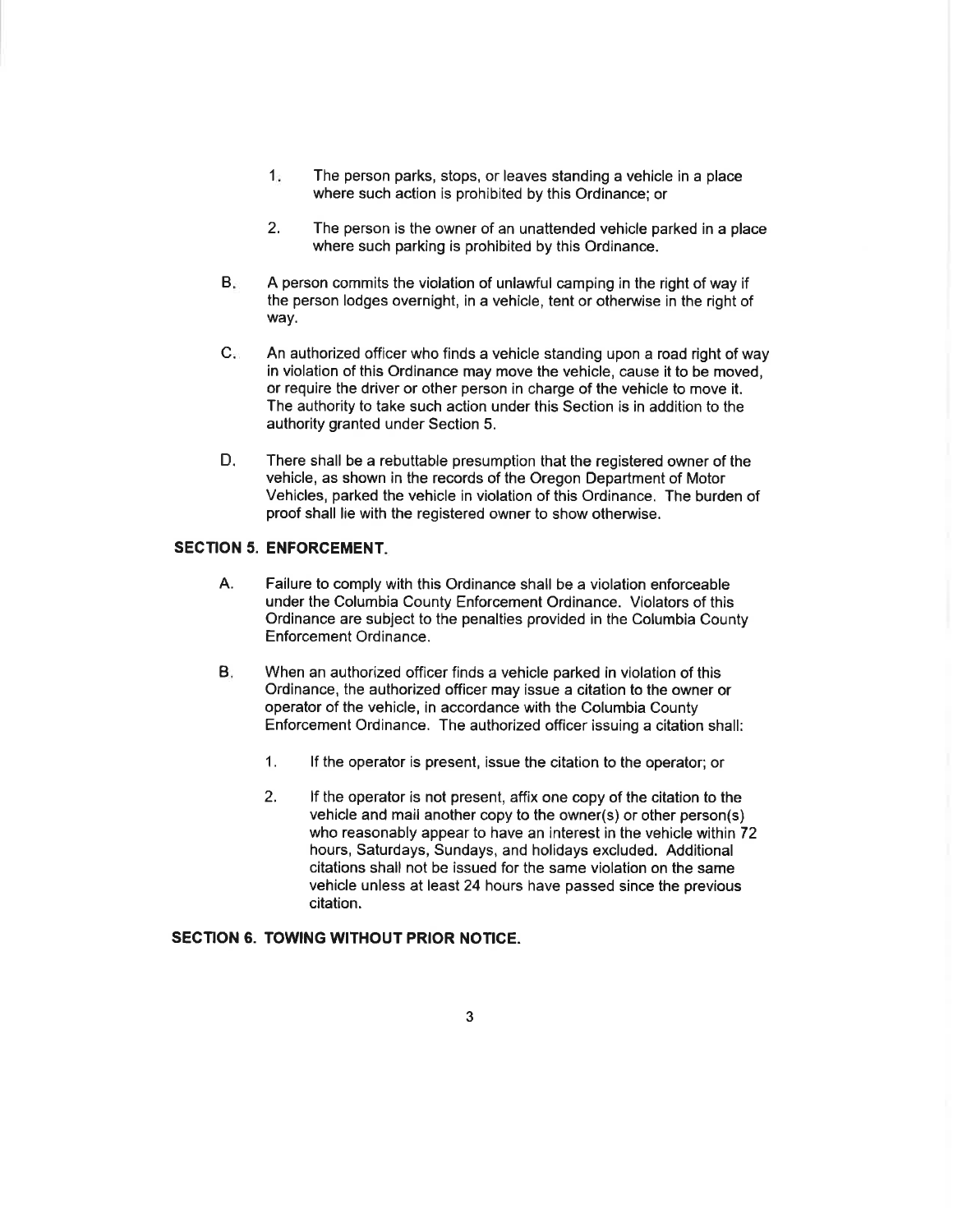- A. Towing a Vehicle without Prior Notice. An authorized officer may, without prior notice, order a vehicle towed when:
	- $1.4$  A vehicle is parked, stopped or standing in violation of this Ordinance.
	- The vehicle registration as indicated by registration stickers or registration card has been expired for 90 days or more, the vehicle is required to be registered when operated on a highway roadway, and the vehicle is parked or being operated on a road right of way.  $2.$
	- The vehicle alarm system disturbs, injures, or endangers the peace, quiet, comfort, repose, health or safety of the public, if no other reasonable disposition of the vehicle can be made and the owner cannot be contacted by reasonable efforts. 3.
	- The vehicle is illegally parked in a conspicuously posted restricted space, zone, or traffic lane where parking is limited to designated classes of vehicles, or is prohibited in excess of a designated time period, or during certain hours, or on designated days, or is prohibited during a construction project defined by designated hours or days. 4.
- Notice After Tow. After a vehicle has been towed under this section, notice of the towing and an opportunity for a hearing shall be sent within 48 hours of towing. The 48-hour period does not include holidays, Saturdays or Sundays. The notice shall include the information required by ORS 819.180, and shall be sent by certified mail, return receipt requested, to the owners of the vehicle and any lessors or security interest holders as shown in the records of the Oregon Department of Transportation. B.

# SECTION 7. TOWING ABANDONED VEHICLES.

- Towing an Abandoned Vehicle. Unless otherwise subject to towing under Section 6, above, an abandoned vehicle may be towed if the authorized officer has reason to believe that the vehicle is disabled or abandoned, and the vehicle has been parked or left standing in the right of way for more than 24 hours without authorization under state or local law. A.
- Notice. Before towing an abandoned vehicle under this section, notice in compliance with ORS 819.170 shall be affixed to the vehicle at least 24 hours in advance. The 24-hour period includes holidays, Saturdays and Sundays.  $B<sub>x</sub>$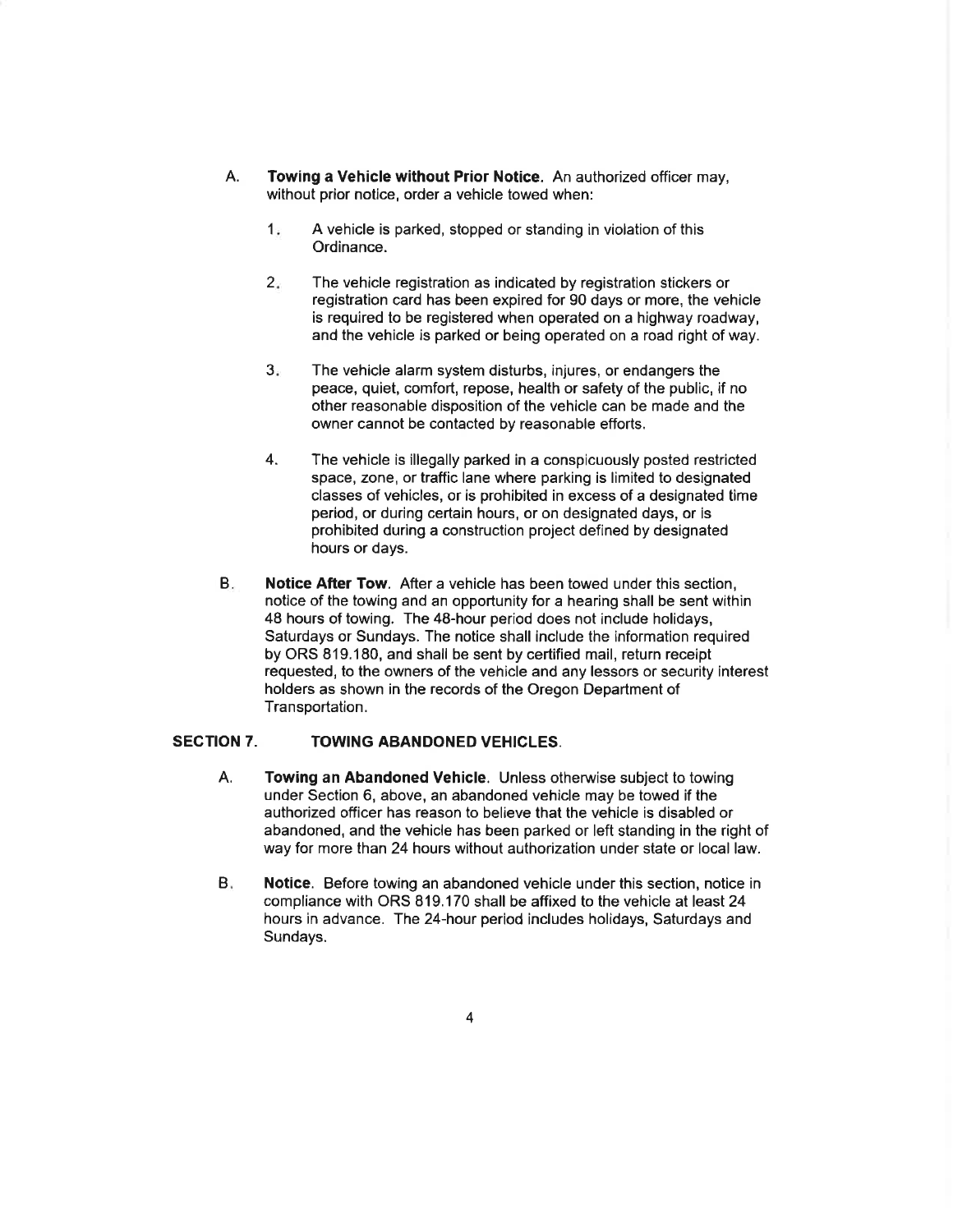Hearing. lf a timely request for a hearing has been received before the vehicle is towed, the vehicle may not be towed prior to the hearing unless the vehicle constitutes a hazard. C.

### SECTION 8. PROCEDURE FOR VEHICLES WITH NO IDENTIFICATION.

lf a vehicle that is subject to towing under Section 6 or 7, above, has no vehicle identification number, registration plate, or other markings from which the owner can be identified through the records of the Oregon Department of Motor Vehicles, the County may tow and dispose of the vehicle as though notice and an opportunity for a hearing had been given.

### SECTION 9. VEHICLE INVENTORY AND REPORT.

- A. Every vehicle impounded under this Ordinance shall have its contents inventoried as soon as practical after impoundment is ordered. An inventory of an impounded vehicle is not a search for evidence of criminal activity. The purpose of the inventory is, as follows:
	- 1. To protect private property located within impounded vehicles;
	- 2. To prevent or reduce the assertion of false claims for lost or stolen property; and
	- To protect people and property from any hazardous condition, material, or instrumentality that may be associated with an impounded vehicle. 3.
- **B.** lnventories of impounded vehicles shall be conducted according to the following procedure:
	- 1. An inventory of personal property and the contents of open containers will be conducted throughout the passenger and engine compartments of the vehicle including, but not limited to, the glove box, other accessible areas under or within the dashboard area, any pockets in the doors or in the back of the front seat, in any console between the seats, under any floor mats and under the seats.
	- ln addition to the passenger and engine compartments as described above, an inventory of personal property and the contents of open containers will also be conducted in the following locations:  $2.$ 
		- a, Any other type of unlocked compartments that are a part of the vehicle including, but not limited to, unlocked glove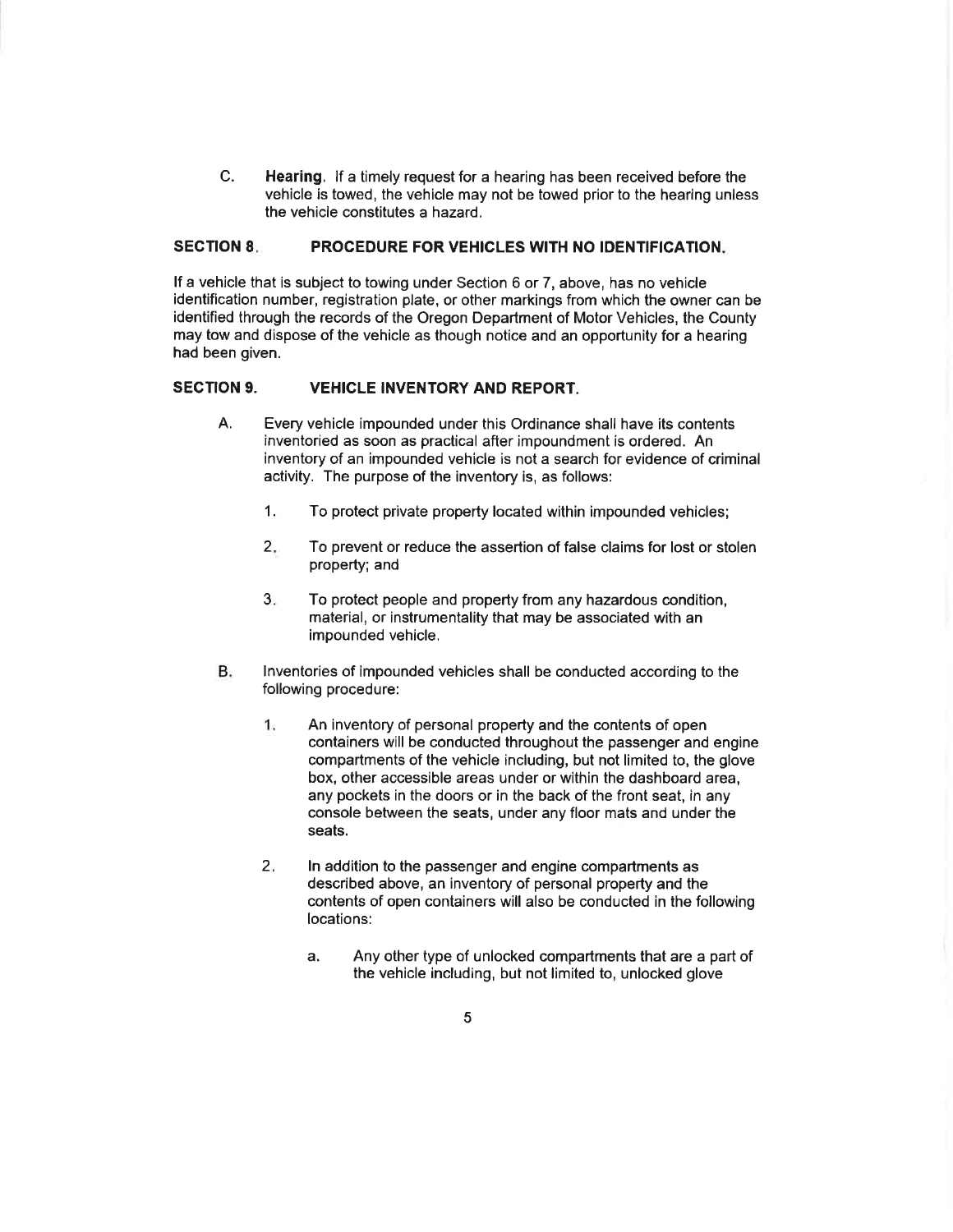compartments, unlocked vehicle trunks and unlocked car top containers.

- b. Any locked compartments including, but not limited to, locked glove compartments, locked vehicle trunks, locked hatchbacks and locked car-top containers, provided the keys are available and are to be released with the vehicle to the third-party towing company or an unlocking mechanism for such compartment is available within the vehicle.
- $3<sub>1</sub>$ Closed containers located either within the vehicle or any of the vehicle's compartments will not be opened for inventory purposes except for the following, which shall be opened for inventory: wallets, purses, coin purses, fanny packs, personal organizers, briefcases or other closed containers designed for carrying money or small valuables, or closed containers which are designed for hazardous materials.
- $4<sub>i</sub>$ Other closed containers shall be opened and inventoried if the owner acknowledges they contain cash in excess of \$10, valuables or a hazardous material.
- 5. Any valuables, to include cash in excess of \$10 or property valued at more than \$200, located during the inventory process will be listed on a property receipt and stored in the property/evidence room of the Columbia County Sheriff's Office. A copy of the property receipt will either be left in the vehicle or tendered to the person in control of the vehicle if such person is present.
- 6. The inventory is not a search for evidence of a crime, however, deputies shall seize evidence or contraband located during the inventory. ltems should be scrutinized to the extent necessary to complete the inventory.
- $7<sub>z</sub>$ Where a container is not otherwise subject to being opened under this Section, and the authorized officer has not obtained consent to inventory the contents of the container, the container shatl be listed in the inventory as a container with a description of its outward appearance.
- Upon completion of the inventory, a report shall be completed and signed by the authorized officer and given to the registered owner of the vehiole and any other person who reasonably appears to have an interest in the vehicle. lf no such person is present when the vehicle is towed, a copy of the report shall be left in a conspicuous place inside the vehicle and a c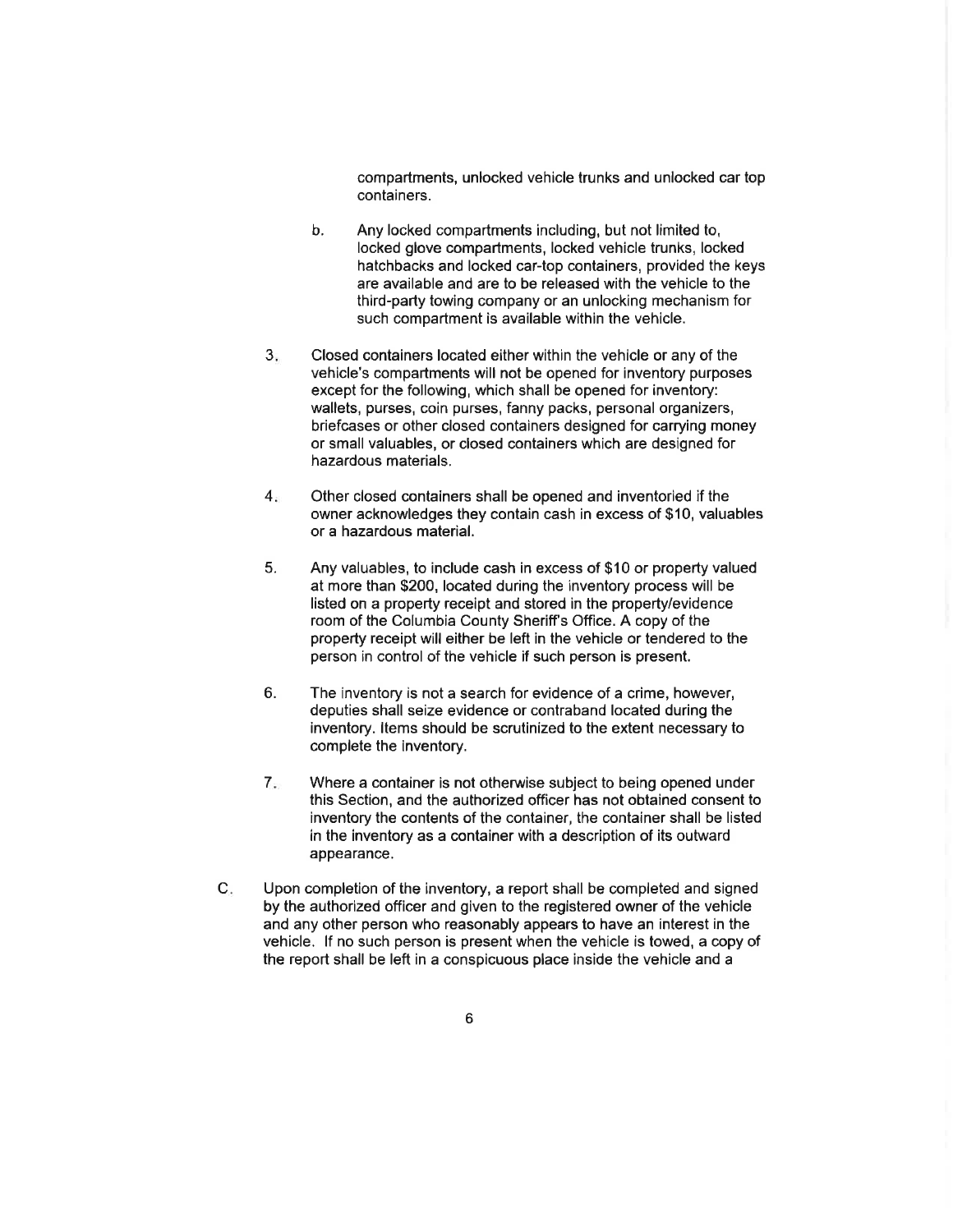copy shall be mailed to the registered owner of the vehicle. A copy of the report shall be given to the tow truck operator. The report shall include:

- The reason for the tow; 1.
- The name of the company towing the vehicle; 2.
- The name of the company or agency having custody of the vehicle for storage: 3.
- A list of the contents of the vehicle; and 4.
- Whether consent was obtained to search containers not otherwise subject to being opened under this Ordinance. 5.
- Any items seized during the inventory, such as valuables, firearms, contraband, and evidence of criminal activity, shall be listed on a propertyin-custody report and shall be given directly to the owner or operator of the vehicle, or if such person is not present, shall be left in a conspicuous place inside the vehicle and a copy shall be mailed to the registered owner of the vehicle.  $D_{\rm{m}}$
- Nothing in this Section shall be construed as limiting or restricting the authority of a law enforcement officer to engage in searches and seizures for purposes other than the inventory of impounded vehicles. E.

# SECTION 10. HEARING PROCEDURE.

- A. Request for Hearing. After a vehicle has been towed pursuant to Section 6, or prior to towing pursuant to Section 7, the owner or any other person who reasonably appears to have an interest in the vehicle, may file a request for a hearing to contest the validity of the tow or intended tow of the vehicle and the reasonableness of the charges for towing and storage, as follows:
	- 1. The request for a hearing shall be in writing and must be received by the Records Supervisor, Columbia County Sheriff's Office, 901 Port Avenue, St. Helens, Oregon, 97051 within five (5) days of the mailing date of the towing notice. The five-day period does not include holidays, Saturdays, or Sundays.
	- 2. The written request shall state the grounds upon which towing of the vehicle is not justified;

### B. Hearing Procedure.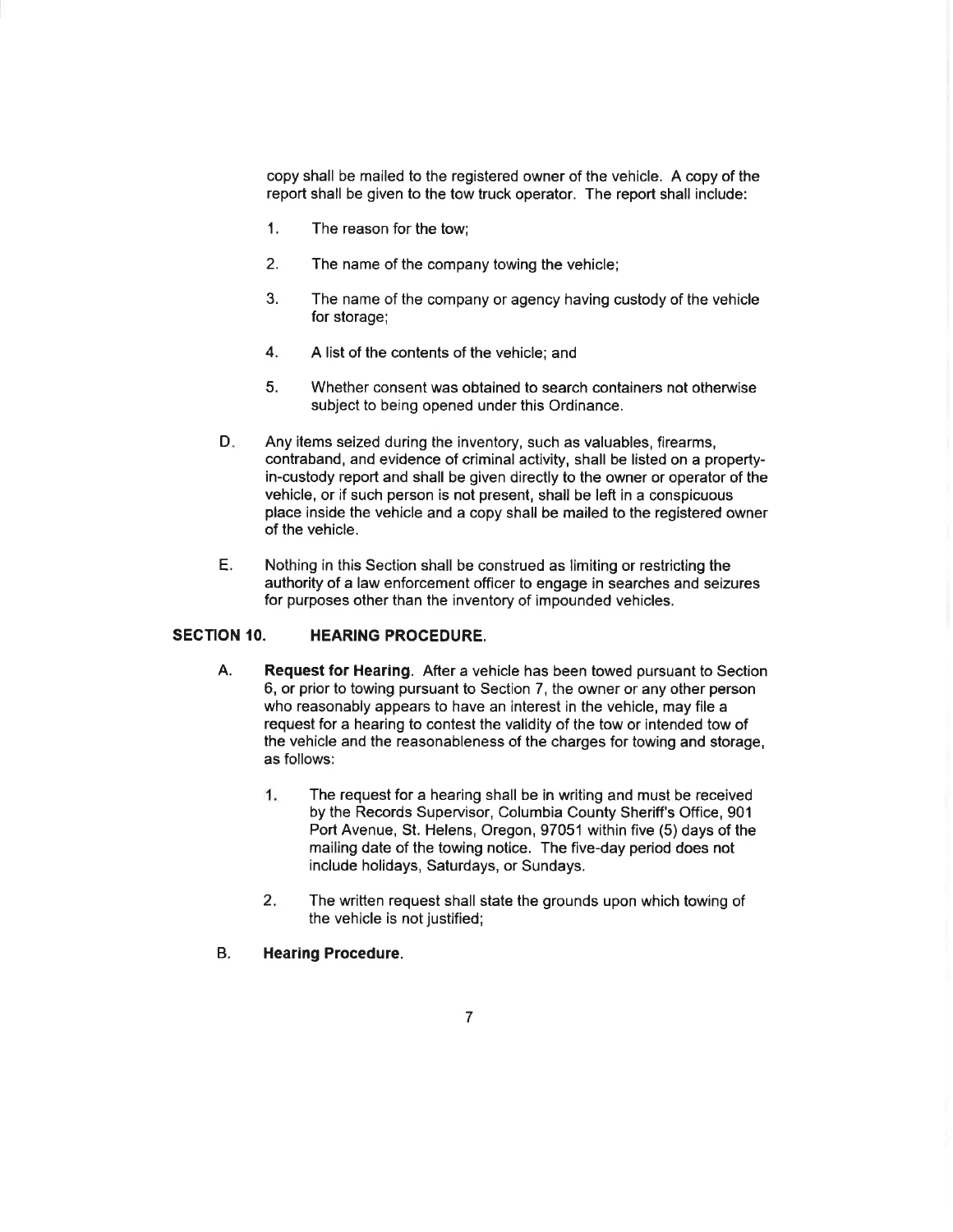- 1 Upon receipt of a timely request for a hearing, a hearing shall be set and conducted within 72 hours of the receipt of the request, if the vehicle remains impounded. The hearing may be set for a later date if the vehicle is not impounded or if the owner or person entitled to possession so requests. The 72-hour period does not include holidays, Saturdays, or Sundays.
- 2. Notice of the hearing shall be provided to the person requesting the hearing and to the owners of the vehicle and any lessors or security interest holders shown in the records of the Oregon Department of Transportation.
- 3. The hearing shall be held before a hearings officer, which may be a County officer, official, or employee who has not participated in any determination or investigation related to the towing and impoundment of the subject vehicle.
- 4. At the hearing, the owner or person entitled to possession of the vehicle may contest the validity of the towing or intended towing of the vehicle. The County bears the burden of proof. The officer who authorized the vehicle to be towed may submit an affidavit to the hearings officer in lieu of a personal appearance. lf the hearings officer finds by substantial evidence in the record:
	- a. That the action of the County in towing the vehicle was valid, the hearings oflicer shall order the vehicle to be held in custody until the costs of the hearing and all towing and storage costs are paid. lf the vehicle has not yet been towed, the hearings officer shall order that the vehicle be towed.
	- That the action of the County in towing the vehicle was invalid, the hearings officer shall order the immediate release of the vehicle to the owner or person with right of possession. lf the vehicle is released, the person to whom the vehicle is released is not liable for any towing or storage charges, and the County shall at its sole discretion either satisfy the towing and storage lien or provide for the reimbursement of such costs. The vehicle must be picked up the by the person entitled to possession within 24 hours to avoid further storage charges. lf the vehicle is not claimed within that time period, it will not be released until the additionally accrued storage charges, if any, are paid by the person entitle to possession of the vehicle. b.